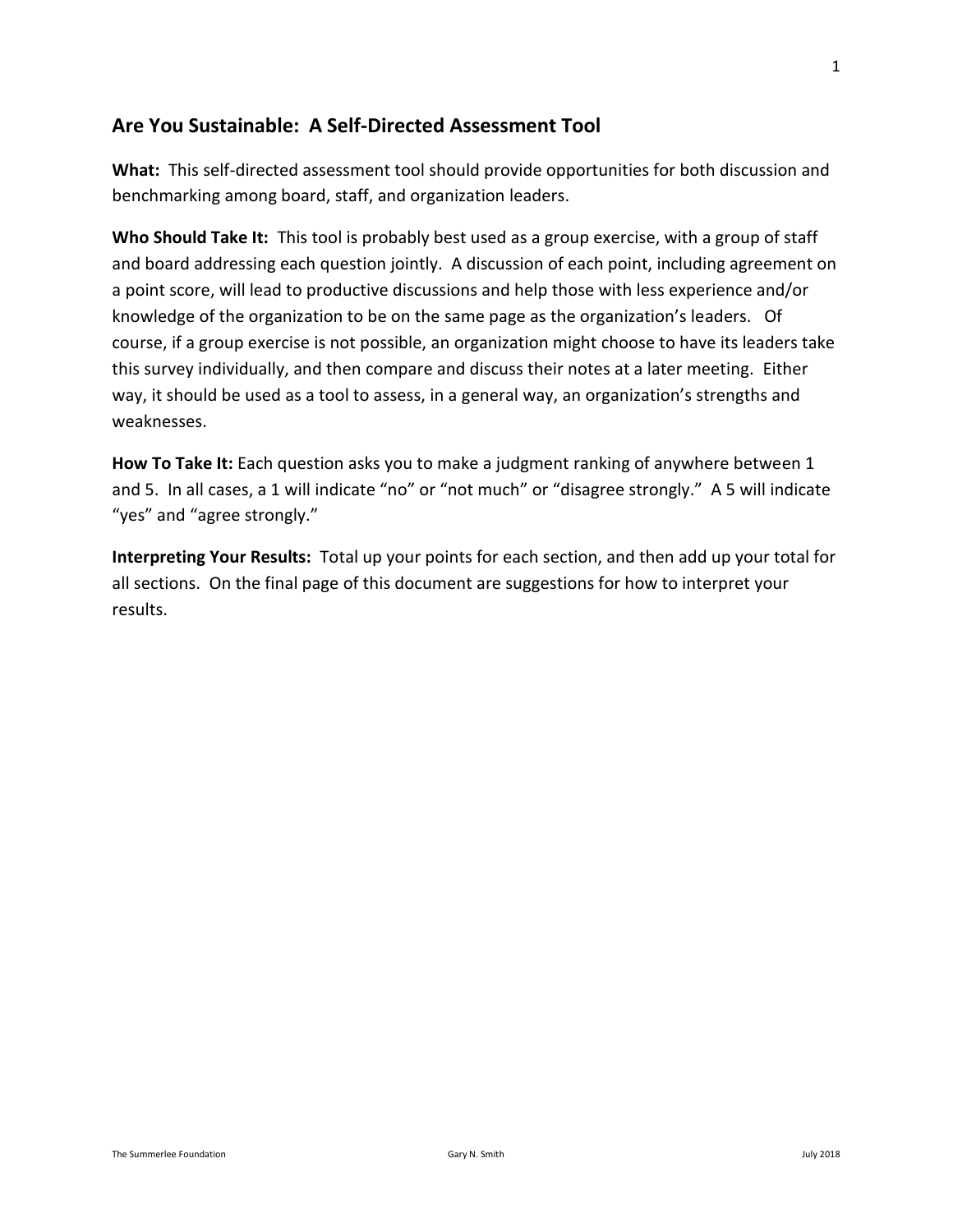# **Public Trust and Accountability (40 points possible)**

| Our organization has identified primary and secondary audiences.                                                           | 12345 |
|----------------------------------------------------------------------------------------------------------------------------|-------|
| Our organization is a good member of the neighborhood.                                                                     | 12345 |
| Our organization is open / inclusive to participation by diverse audiences.                                                | 12345 |
| Our organization operates with transparency in all aspects of operations.                                                  | 12345 |
| Other organizations invite our leaders, board and staff, to participate<br>in their programs or serve In other capacities. | 12345 |
| If our organization closed, the community would miss our presence.                                                         | 12345 |
| Our organization actively collaborates with other organizations, including<br>non-history organizations.                   | 12345 |
| Our organization is known, visited by, and supported by local government<br>leaders.                                       | 12345 |

### **Your Point Total:**

| <b>Leadership and Governance and Human Capital</b>                          | (70 points possible) |
|-----------------------------------------------------------------------------|----------------------|
| Our organization's leadership is well-aware of best practices of the field. | 12345                |
| Our board has moved beyond the first generation of leaders.                 | 12345                |
| Our organization has a relatively easy time in recruiting board members.    | 12345                |
| Our organization has board term limits and enforces them.                   | 12345                |
| Our board members represent a mix of experienced and new members.           | 12345                |
| Our board's demographic makeup reflects that of the community               | 12345                |
| Our board members clearly understand their roles and responsibilities.      | 12345                |
| Our board and staff, especially the executive director, work well together. | 12345                |
| Our organization has written personnel policies adopted by the board        | 12345                |
| Our board evaluates the performance of the director on an annual basis      | 12345                |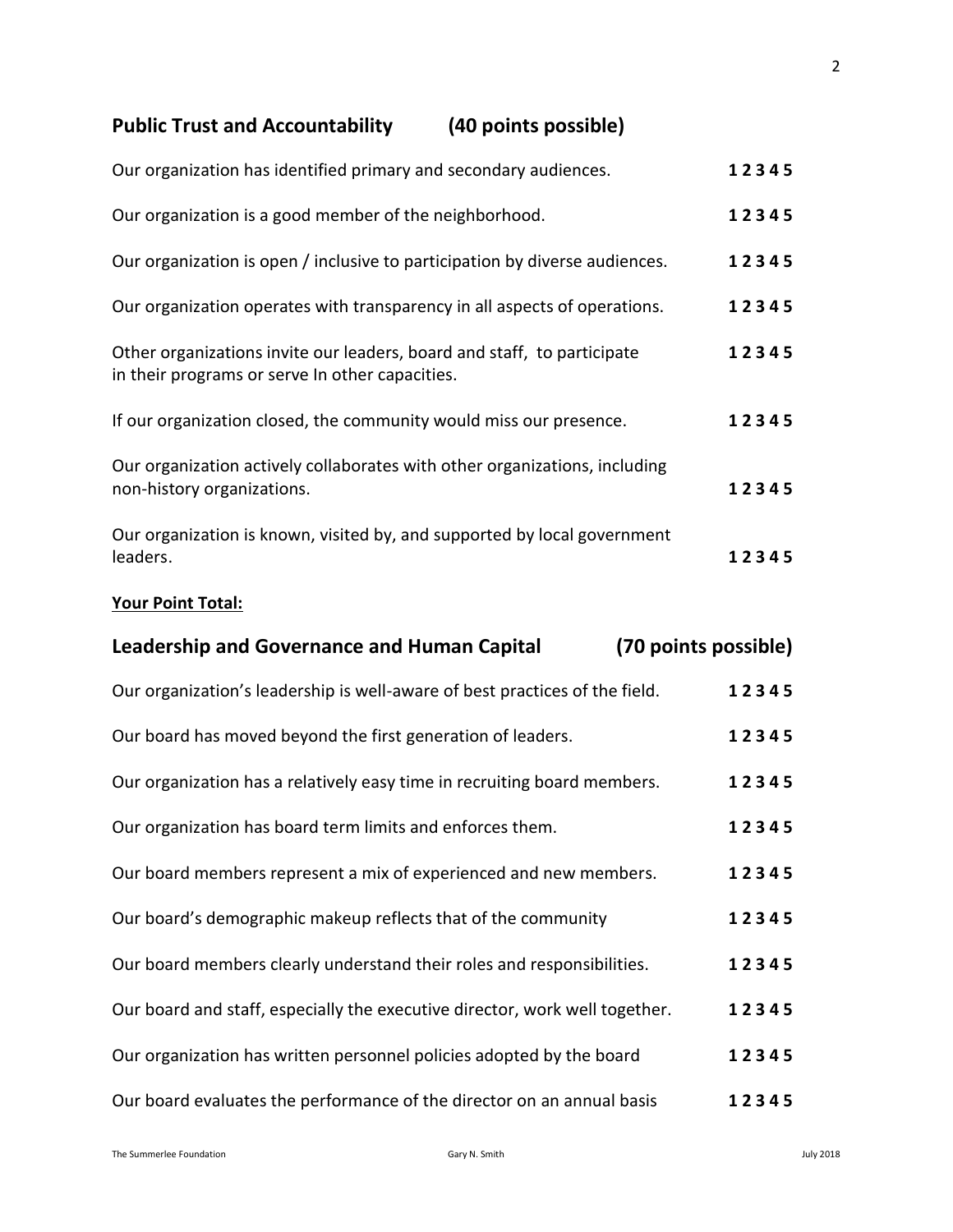| Our organization has adopted a code of ethics and reviews it with every new<br>Board member.                  | 12345 |
|---------------------------------------------------------------------------------------------------------------|-------|
| The work of our organization is well supported by volunteers.                                                 | 12345 |
| Key staff members (if any) are well qualified and well supported by the<br>organization.                      | 12345 |
| Key staff members are encouraged and supported in participating in<br>professional development opportunities. | 12345 |

#### **Your Point Total:**

| <b>Mission, Planning and Public Engagement</b><br>(50 points possible)                                              |       |
|---------------------------------------------------------------------------------------------------------------------|-------|
| The organization's mission is well known inside and outside the organization.                                       | 12345 |
| The mission is reviewed by the board and staff at least every three years                                           | 12345 |
| The organization has a vision statement that is inspiring.                                                          | 12345 |
| Our organization's leadership is unified in its understanding of the mission.                                       | 12345 |
| Our organization regularly engages in planning beyond routine planning,<br>i.e., strategic and long range planning. | 12345 |
| Our organization is well known in the community.                                                                    | 12345 |
| Our organization actively promotes itself through traditional and social media.                                     | 12345 |
| Staff members are adept at using modern media.                                                                      | 12345 |
| Our organization makes good use of social media and the internet to reach<br>a wide audience.                       | 12345 |
| Our organization's web site is up to date and easy for the public to use.                                           | 12345 |
|                                                                                                                     |       |

### **Your Point Total:**

3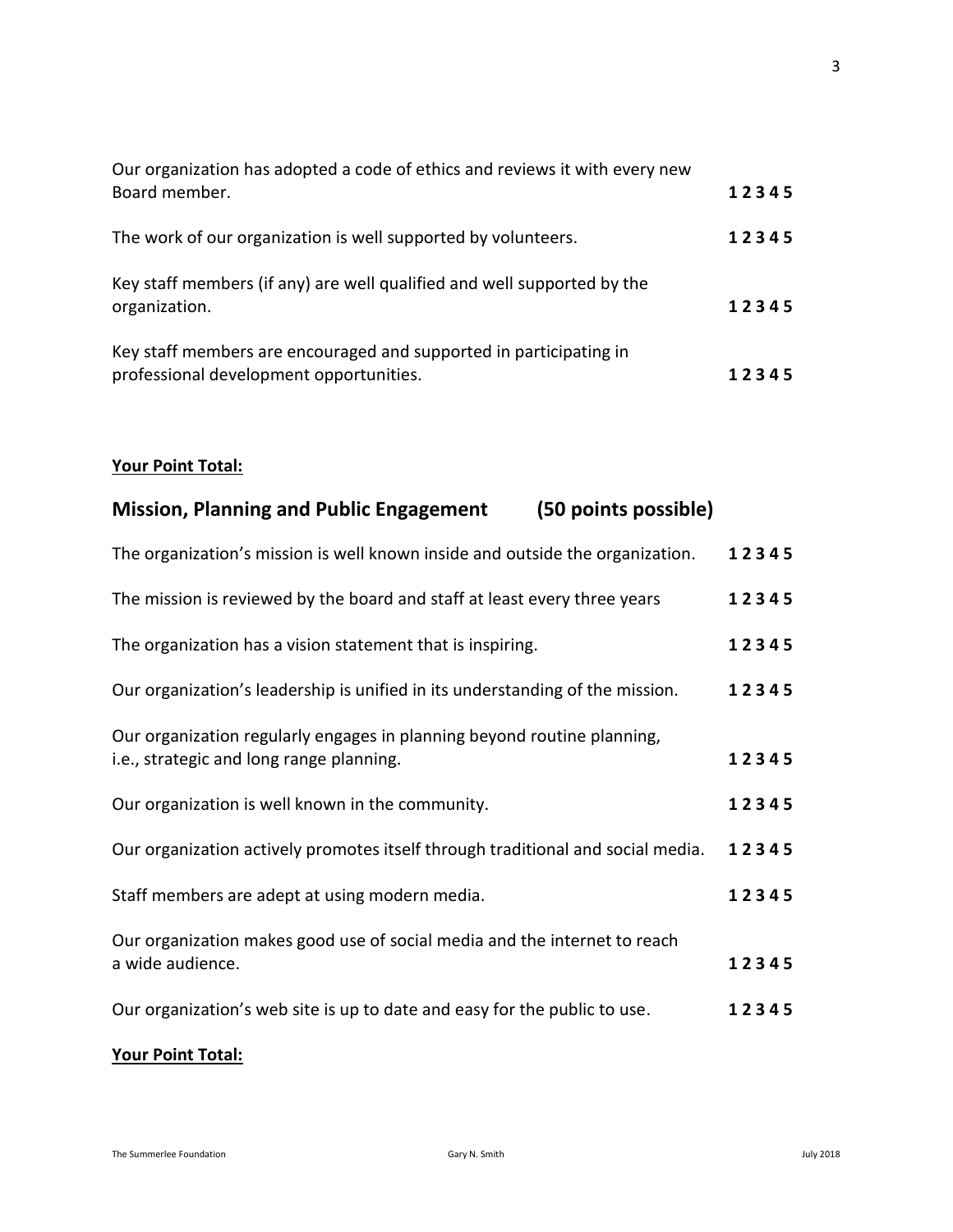## **Education, Exhibits, Interpretation (30 points possible)**

| The collections, exhibits, and programs are not dominated by the pioneer<br>era and agricultural history of our region. | 12345 |
|-------------------------------------------------------------------------------------------------------------------------|-------|
| The history of our community, as taught in our organization, relate to<br>state and national historical trends.         | 12345 |
| Our exhibits and programs are well attended and supported by the<br>local community.                                    | 12345 |
| Our organization receives loans of material, financial support, and in-kind<br>donations for exhibits and programs.     | 12345 |
| The local school system plans student field trips to our organization.                                                  | 12345 |
| Our organization participates in a local history day.                                                                   | 12345 |
|                                                                                                                         |       |

## **Collections Stewardship (25 points possible)**

| <b>Financial Stability</b>                                                                                            | (50 points possible)                                                               |       |
|-----------------------------------------------------------------------------------------------------------------------|------------------------------------------------------------------------------------|-------|
| Our organization uses computerized methods such as Past Perfect to care for<br>and access Its historical collections. |                                                                                    | 12345 |
| Our historical collections are easily located and accessible by staff<br>and qualified researchers.                   |                                                                                    | 12345 |
|                                                                                                                       | Community members regularly offer new materials to our organization.               | 12345 |
| Our historical collections represent the current demographics of<br>the community.                                    |                                                                                    | 12345 |
|                                                                                                                       | Our historical collections are cared for according to best practices of the field. | 12345 |

| Our organization is a responsible steward of the money it receives/spends.                                            | 12345 |
|-----------------------------------------------------------------------------------------------------------------------|-------|
| Our organization prepares financial statements that are reviewed<br>by staff and board on at least a quarterly basis. | 12345 |

| Our organization generally has a balanced budget. | 12345 |
|---------------------------------------------------|-------|
|---------------------------------------------------|-------|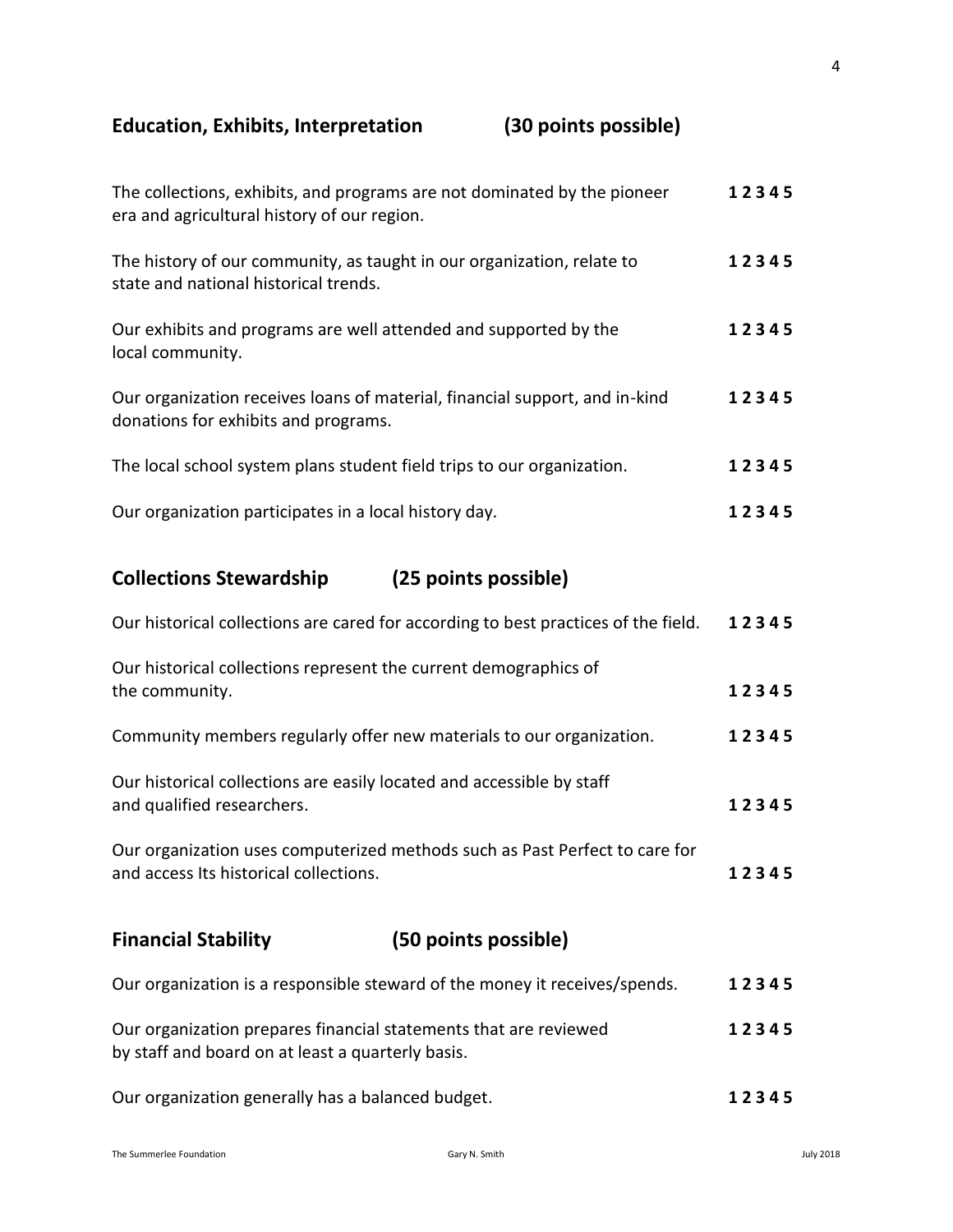| Our organization has a sufficient endowment fund and/or reserve fund to withstand        |       |
|------------------------------------------------------------------------------------------|-------|
| an emergency.                                                                            | 12345 |
| Our organization has a planned giving program that adds money to the endowment.          | 12345 |
| Our organization has an annual independent audit.                                        | 12345 |
| Our board and staff work together to generate revenue for the organization.              | 12345 |
| Board members make personal donations and actively solicit gifts<br>for the organization | 12345 |
| Our organization receives annual funds from the city, county, or state.                  | 12345 |
| Our organization receives steady financial and in-kind support from the public.          | 12345 |
| <b>Your Point Total:</b>                                                                 |       |

# **Facilities Care (15 points possible)**

| Our organization is a good steward of its facilities.                                         | 12345 |
|-----------------------------------------------------------------------------------------------|-------|
| Our organization has resources to monitor and take care of routine maintenance<br>Issues.     | 12345 |
| If major capital repairs are needed, we have one or more reliable sources<br>for those funds. | 12345 |
| <b>Your Point Total:</b>                                                                      |       |

### **Point Total For All Sections:**